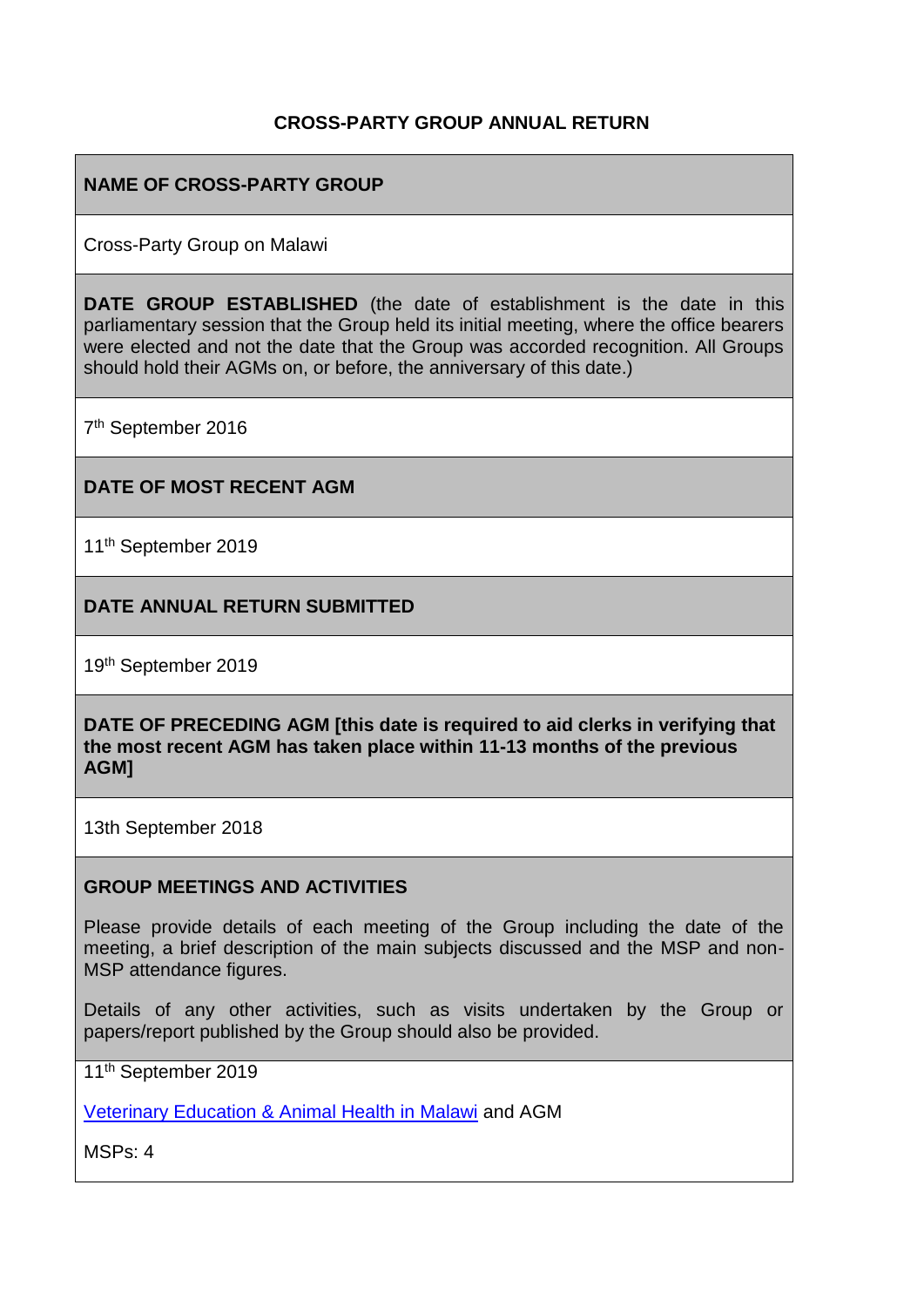### Non-MSPs: 33

1 st May 2019

[Global Health & Update on Floods](https://www.scotland-malawipartnership.org/news-events/past-events/cross-party-group-on-malawi-global-health/)

MSPs: 3

Non-MSPs: 55

22nd November 2018

[Albinism in Malawi & High Level Conference November 2018](https://www.scotland-malawipartnership.org/news-events/past-events/cpg-malawi/)

MSPs: 3

Non-MSPs: 18

# **MSP MEMBERS OF THE GROUP**

Please provide names and party designation of all MSP members of the Group.

- 1. Liam McArthur MSP (Lib Dems)
- 2. Alexander Stewart MSP (Cons)
- 3. Alasdair Allan MSP (SNP)
- 4. Elaine Smith MSP (Lab)
- 5. Patrick Harvie MSP (Greens)
- 6. Stuart McMillan MSP (SNP)
- 7. Alex Cole-Hamilton MSP (Lib Dems)
- 8. Linda Fabiani MSP (SNP)
- 9. Ruth Maguire MSP (SNP)
- 10. Kenneth Gibson MSP (SNP)
- 11. Neil Findlay MSP (Lab)
- 12. Murdo Fraser MSP (Cons)
- 13. Alex Neil MSP (SNP)
- 14. Colin Beattie MSP (SNP)
- 15. Jackie Baillie MSP (Lab)
- 16. Rhoda Grant MSP (Lab)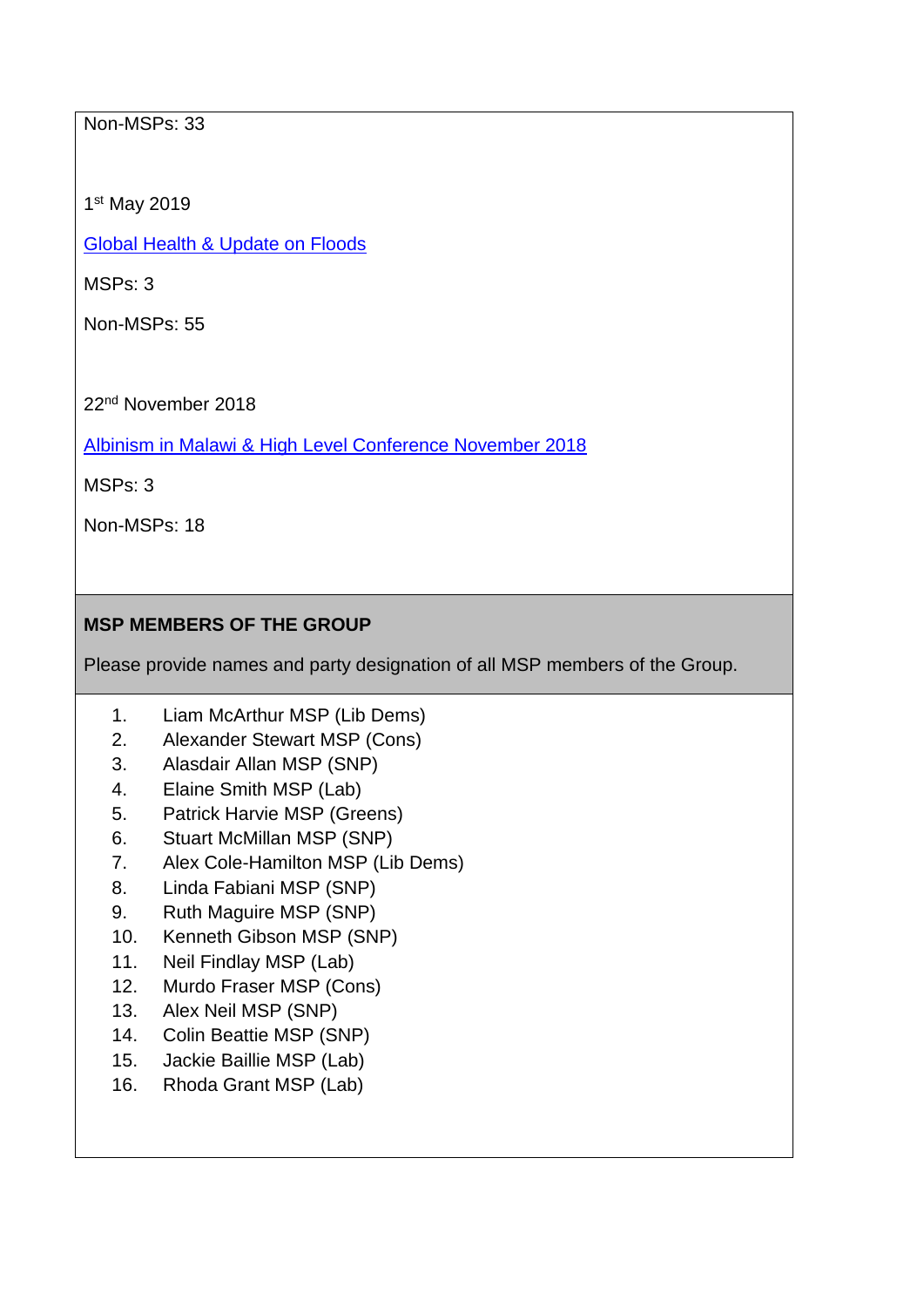# **NON-MSP MEMBERS OF THE GROUP**

For organisational members please provide only the name of the organisation, it is not necessary to provide the name(s) of individuals who may represent the organisation at meetings of the Group.

| <b>Individuals</b> | <b>Katie Allan</b><br>$\bullet$     |
|--------------------|-------------------------------------|
|                    | <b>Anthony Andrew</b><br>٠          |
|                    | Jim Atken<br>$\bullet$              |
|                    | Enock Bamusi                        |
|                    | <b>Caroline Beck</b><br>$\bullet$   |
|                    | Sandra Black<br>$\bullet$           |
|                    | Anna Boni<br>$\bullet$              |
|                    | <b>Stuart Brown</b>                 |
|                    | Colin Cameron<br>$\bullet$          |
|                    | Patrick Carrigan<br>$\bullet$       |
|                    | Douglas Clarke<br>$\bullet$         |
|                    | <b>Robert Cleghorn</b><br>$\bullet$ |
|                    | Daniel Cosgrove<br>$\bullet$        |
|                    | Hatty Cumber<br>$\bullet$           |
|                    | <b>Ashley Douglas</b><br>$\bullet$  |
|                    | Moira Dunworth<br>$\bullet$         |
|                    | Brian Ferguson                      |
|                    | Carol Finlay<br>٠                   |
|                    | <b>Claire Footit</b><br>$\bullet$   |
|                    | Jane Forster<br>$\bullet$           |
|                    | Dr. Lore Gallastegi<br>$\bullet$    |
|                    | Jane Gebbie<br>$\bullet$            |
|                    | <b>Grant Gebbie</b><br>$\bullet$    |
|                    | <b>Bob Garrow</b><br>$\bullet$      |
|                    | Dermot Gorman<br>$\bullet$          |
|                    | <b>Maureen Gowans</b>               |
|                    | Nigel Harper                        |
|                    | Eileen Henderson                    |
|                    | Lucy Hensher                        |
|                    | <b>Chrissie Hirst</b>               |
|                    | Paul Johnson                        |
|                    | <b>Webster Kameme</b>               |
|                    | Andy Kerr                           |
|                    | David Knox                          |
|                    | Crispin Longden                     |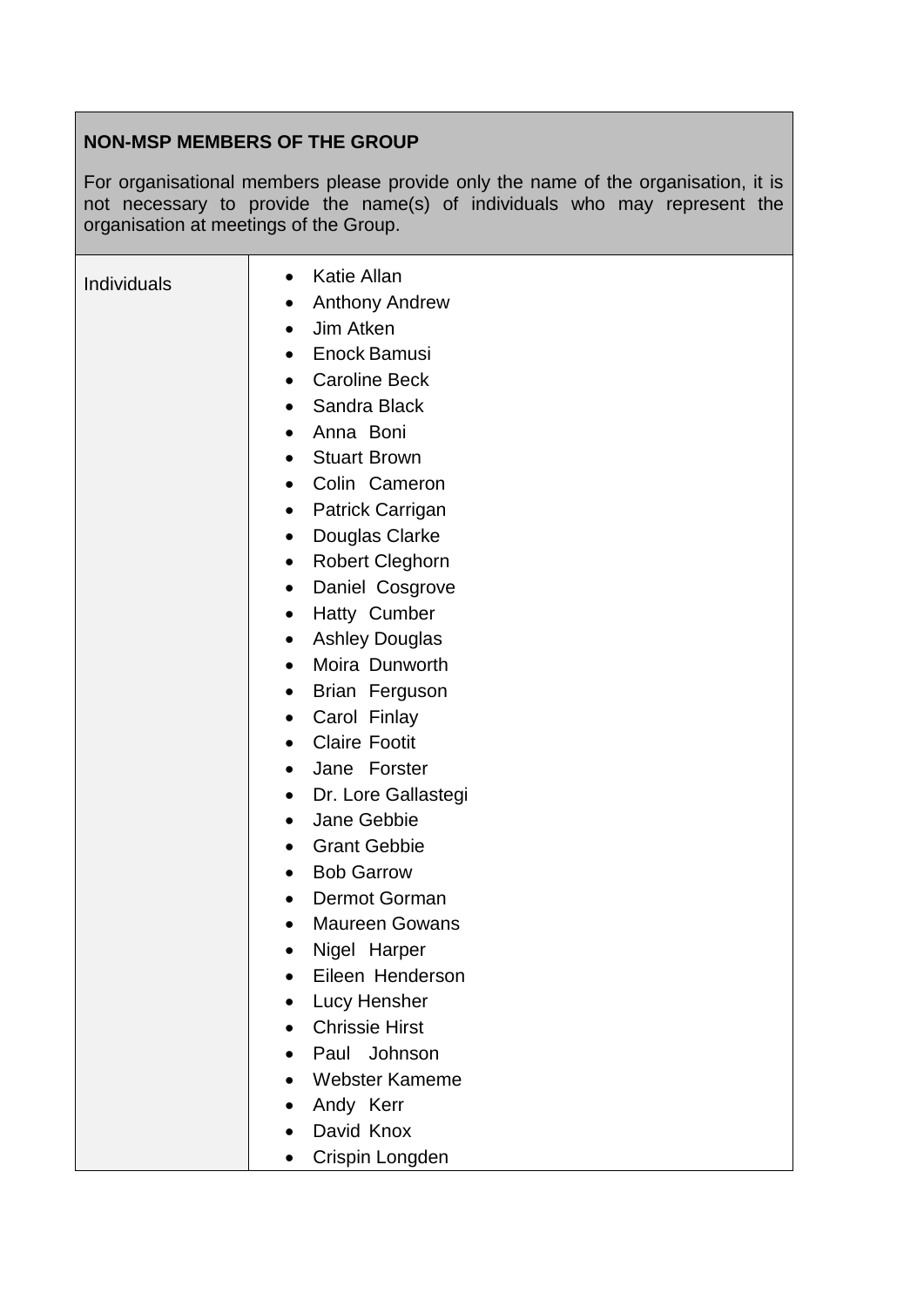|               | <b>Hazel Maclver</b><br>$\bullet$                     |
|---------------|-------------------------------------------------------|
|               | Mitchell Manson<br>$\bullet$                          |
|               | Grace Manyika<br>$\bullet$                            |
|               | Angus McLeod<br>$\bullet$                             |
|               | Alison O'Connell                                      |
|               | Siobhan O'Connor<br>$\bullet$                         |
|               | David Osborne<br>$\bullet$                            |
|               | <b>Lillian Owiti</b>                                  |
|               | Joyce Phiri<br>$\bullet$                              |
|               | <b>Cat Rawlinson-Watkins</b><br>$\bullet$             |
|               | <b>Francesca Roberts</b><br>$\bullet$                 |
|               | Denis Robson<br>$\bullet$                             |
|               | <b>David Somervell</b>                                |
|               | <b>Alison Steele</b>                                  |
|               | Peter West                                            |
|               | Amy Westerndarp                                       |
|               | Wilson<br><b>Ben</b>                                  |
|               | Adah Younger<br>$\bullet$                             |
|               | Celsius Jompy<br>$\bullet$                            |
| Organisations | <b>CBM UK</b><br>$\bullet$                            |
|               | Celsius Jompy<br>$\bullet$                            |
|               | <b>Church of Scotland</b><br>$\bullet$                |
|               | Edinburgh Malawi Cancer Partnership<br>$\bullet$      |
|               | <b>Edinburgh Napier University</b><br>$\bullet$       |
|               | <b>Education Scotland</b><br>$\bullet$                |
|               | <b>EMMS</b> International                             |
|               | Footit by Design                                      |
|               | Friends of Mulanje Orphans (FOMO)<br>٠                |
|               | GALVmed<br>$\bullet$                                  |
|               | <b>Hon Consul Malawi</b>                              |
|               | Leprosy at Utale Village<br>$\bullet$                 |
|               | <b>Link Community Development</b><br>$\bullet$        |
|               | <b>Mamie Martin Fund</b><br>$\bullet$                 |
|               | <b>Open University Scotland</b><br>$\bullet$          |
|               | R.S. Garrow Ltd<br>$\bullet$                          |
|               | <b>RCS Edinburgh</b><br>$\bullet$                     |
|               | <b>Scotland Malawi Partnership</b><br>$\bullet$       |
|               | <b>Scottish Community Climate Action</b><br>$\bullet$ |
|               | <b>Sense Scotland</b><br>$\bullet$                    |
|               | <b>St Andrews University</b>                          |
|               | <b>Strathclyde University</b>                         |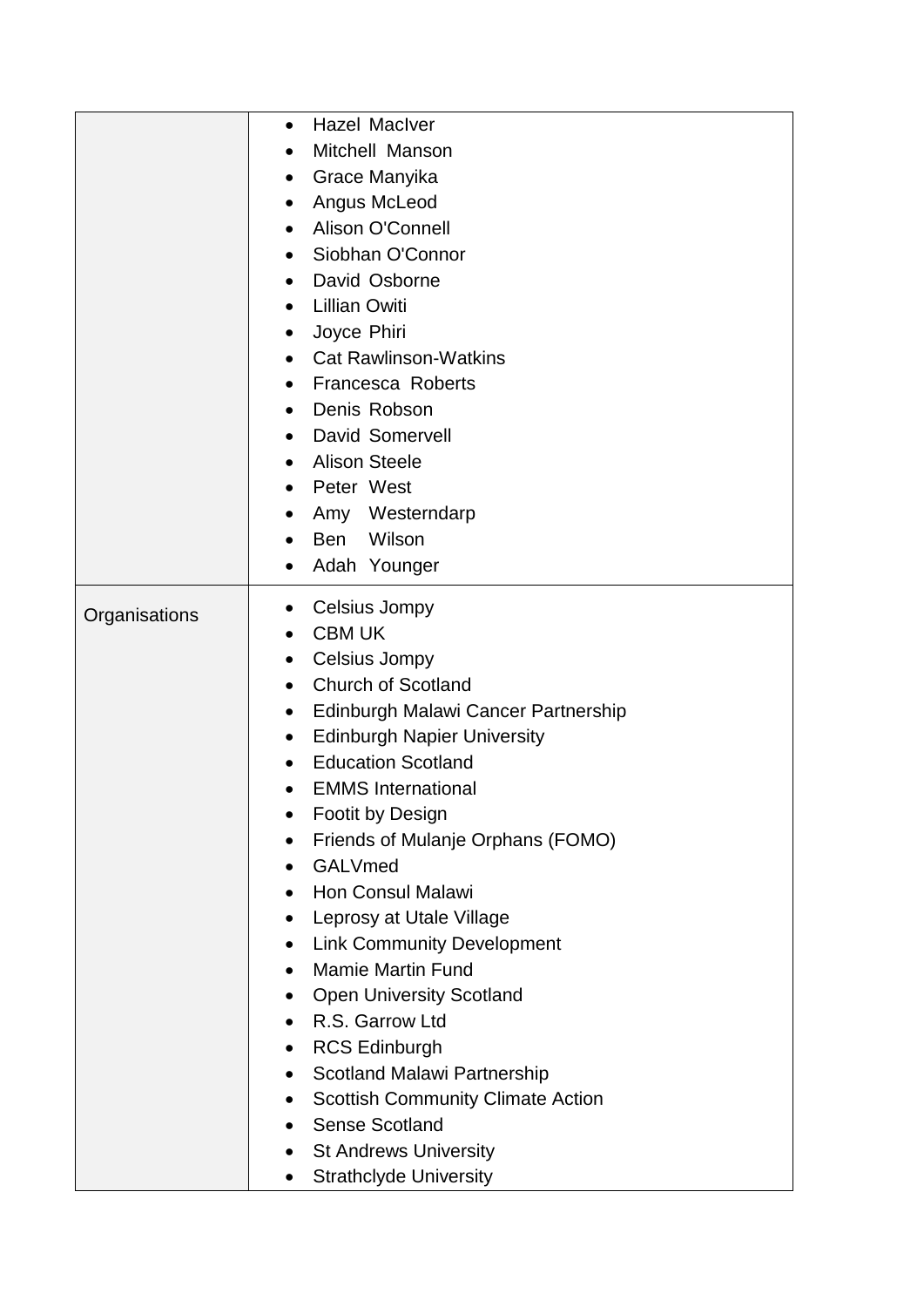|                             | <b>Tear Fund</b><br>• The Global Concerns Trust<br>• Turing Trust<br><b>UNICEF</b><br>• University of Glasgow |
|-----------------------------|---------------------------------------------------------------------------------------------------------------|
| <b>GROUP OFFICE BEARERS</b> |                                                                                                               |
|                             | Please provide names for all office bearers. The minimum requirement is that two of                           |

Please provide names for all office bearers. The minimum requirement is that two of the office bearers are MSPs and one of these is Convener – beyond this it is a matter for the Group to decide upon the office bearers it wishes to have. It is permissible to have more than one individual elected to each office, for example, coconveners or multiple deputy conveners.

| Convener               | Liam McArthur MSP (Lib Dems), Alexander Stewart MSP<br>(Cons), Alasdair Allan MSP (SNP) |
|------------------------|-----------------------------------------------------------------------------------------|
| <b>Deputy Convener</b> | Elaine Smith MSP (Lab)                                                                  |
| Secretary              | David Hope-Jones (ex officio, Scotland Malawi Partnership)                              |
| Treasurer              | N/A                                                                                     |

# **FINANCIAL BENEFITS OR OTHER BENEFITS RECEIVED BY THE GROUP**

Please provide details of any financial or material benefit(s) received from a single source in a calendar year which has a value, either singly or cumulatively, of more than £500. This includes donations, gifts, hospitality or visits and material assistance such as secretariat support.

Details of material support should include the name of the individual providing support, the value of this support over the year, an estimate of the time spent providing this support and the name of the organisation that this individual is employed by / affiliated to in providing this support.

Groups should provide details of the date on which the benefit was received, the value of the benefit and a brief description of the benefit.

If the Group is not disclosing any financial information please tick the box to confirm that the Group has considered the support received, but concluded it totalled under the threshold for disclosure (£500).  $\vert \checkmark$